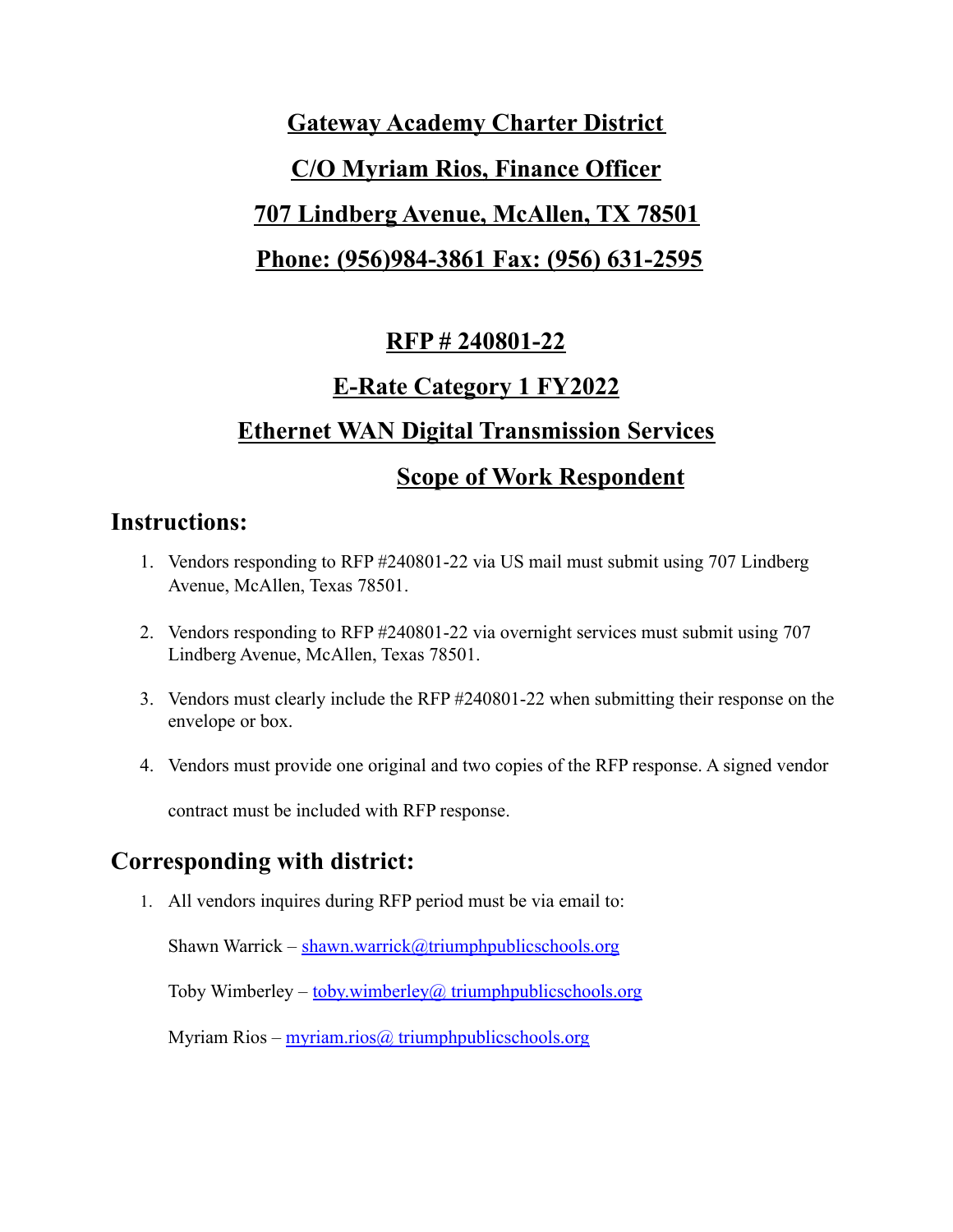# **I. Overview:**

Gateway Academy Charter District is requesting Proposals for Internet Access and Point-to-Point Ethernet Services from qualified E-Rate Service Providers for a multi-year contract that covers 36 months. Service start date is July 1, 2022 ending June 30, 2025. The vendor contract should have the verbiage to allow for contract extension after the three-year contract should the district so choose. The district reserves the right to extend the contract on a yearly basis if needed. This is subject to Board approval, approval by the E-Rate program and availability of funding from the District/State of Texas.

### **II. Scope of Work requested (Internet)**:

Gateway Academy Charter District is requesting Service Providers that will provide a private secure fiber-based switched Ethernet transport to the locations listed below. ISP services and Point to Point between locations

Gateway Academy Charter District is requesting pricing on a 1.5Gbps Internet and Transport. Gateway Academy Charter District is requesting pricing on a 2.5 Mbps Internet and Transport.

Gateway Academy Charter District is requesting Point-to-Point services on a 1.5Gbps transport. Gateway Academy Charter District is requesting Point-to-Point services on a 2.5Gbps transport.

Should the vendor not supply the size of pipe that is being requested please state that in response and go to your next size.

| <b>Speed</b>    | Site Name | from Location                                                         | to Location                  |
|-----------------|-----------|-----------------------------------------------------------------------|------------------------------|
|                 |           | $1500-2500MBbps$ GWA-Laredo, TX $1230$ Townlake Dr, Laredo, TX To ISP |                              |
| $(1.5GBps-$     |           | 78041                                                                 |                              |
| 2.5GBps)        |           |                                                                       |                              |
| $1500-2500Mbps$ |           | GWA-Laredo, TX 4620 South Lucy Ave,                                   | 1230 Townlake Dr, Laredo, TX |
| $(1.5GBps -$    |           | Laredo, TX 78046                                                      | 78041                        |
| 2.5GBps)        |           |                                                                       |                              |

#### **III. Requirements: Please respond with a "Yes, No or other" if response is "Other" Vendor must give explanation where appropriate. ISP**

- a. Internet Service Providers should own and maintain the entire Fiber Network end to end.
- b. Internet Service Provider should include all costs of the required Transport Facilities and ISP services as a turnkey solution.
- c. Internet Service Providers should have a Minimum of 2 POP's located within the Service Market Area.
- d. Local dedicated 24/7 technical customer support.
- e. Technical and Support staff that is licensed, certified and bonded.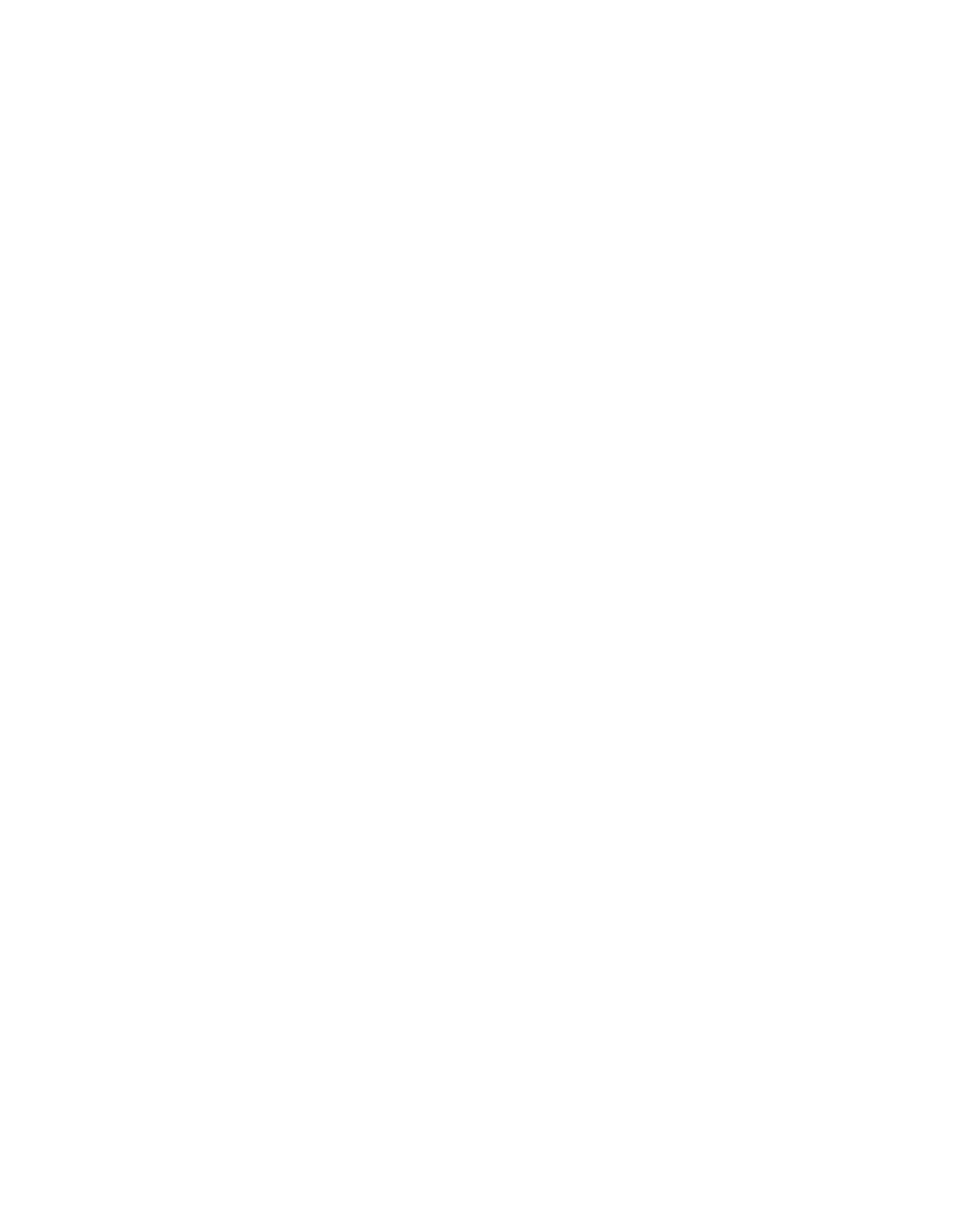- f. Provide three regional references from school districts and governmental entities within the surrounding area of similar size and network topology.
- **g. Preferable if Vendor is part of a purchasing Co-op; example DIR**
- h. 500MB to 1GB Fiber Internet service with guaranteed up time and ability to renegotiate bandwidth requirements / cost reduction during service contract.
- i. Please provide tiered pricing per 100MB increments for 500MBps to 1000MBps (1GB)

Fiber Point to Point Services

- a. Internet Service Providers should own and maintain the entire Fiber Network end to end.
- b. Internet Service Provider should include all costs of the required Transport Facilities and ISP services as a turnkey solution.
- c. Internet Service Providers should have a Minimum of 2 POP's located within the Service Market Area.
- d. All locations must be capable of communicating with Gateway Academy Charter District Core Site (Business Office) at a Full line rate simultaneously.
- e. No overSubscription on the Service Provider Core.
- f. Local dedicated 24/7 technical customer support.
- g. Technical and Support staff that is licensed, certified and bonded.
- h. Provide three regional references from school districts and governmental entities within the surrounding area of similar size and network topology.
- j. 500MB point-to-point fiber service with guaranteed up time and ability to renegotiate bandwidth requirements / cost reduction during service contract.
- k. Please provide tiered pricing per 100MB increments for 500MBps to 1000MBps (1GB)

| Speed    | Description                                                              | Monthly | Yearly | Installation |
|----------|--------------------------------------------------------------------------|---------|--------|--------------|
|          | <b>Internet Access Gateway</b>                                           |         |        |              |
|          | [1500Mbps] Administration\Townlake                                       |         |        |              |
|          | <b>Internet Access Gateway</b><br>2500Mbps Administration\Townlake       |         |        |              |
| 1500Mbps | Point to Point service from<br>Townlake campus to Sierra<br>Vista Campus |         |        |              |
| 2500Mbps | Point to Point service from<br>Townlake campus to Sierra<br>Vista Campus |         |        |              |

l. Price tabulation table for 36-month contract: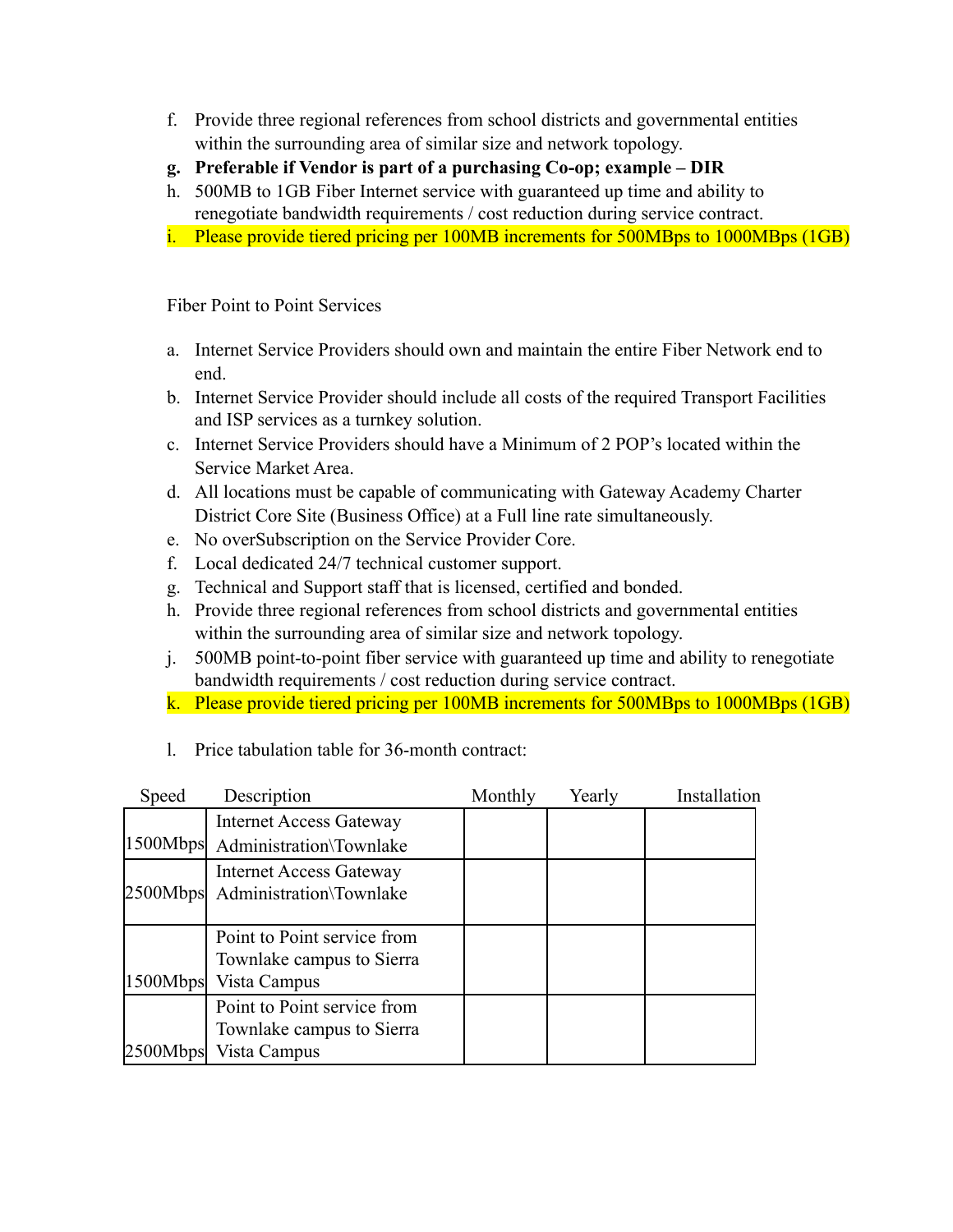#### Evaluation Table: Description

**Points** 

| Price                                   | 30 |
|-----------------------------------------|----|
| <b>Understanding Needs</b>              | 20 |
| Local Engineers                         | 15 |
| Past relationship                       | 15 |
| Owns Facilities, Fiber lines not Leased | 10 |
| <b>Financial Stability</b>              | 10 |
|                                         |    |

- **1. Vendors will have to coordinate work schedules with E-Rate personnel. Work schedule will vary; during school hours, after school, weekends and district holidays.**
- **2. Signing of contracts with vendors is non-binding until determination of award from the SLD and GATEWAY ACADEMY CHARTER DISTRICT budget availability**. Scope may change depending upon the amount of money granted by the SLD. **GATEWAY ACADEMY CHARTER DISTRICT has the right to downsize any or all projects.**
- **3. Vendors must provide a list of all districts that have been awarded E-Rate projects with vendors in the last 3 years. The list must include the district name, dollar amount, and E-Rate year.**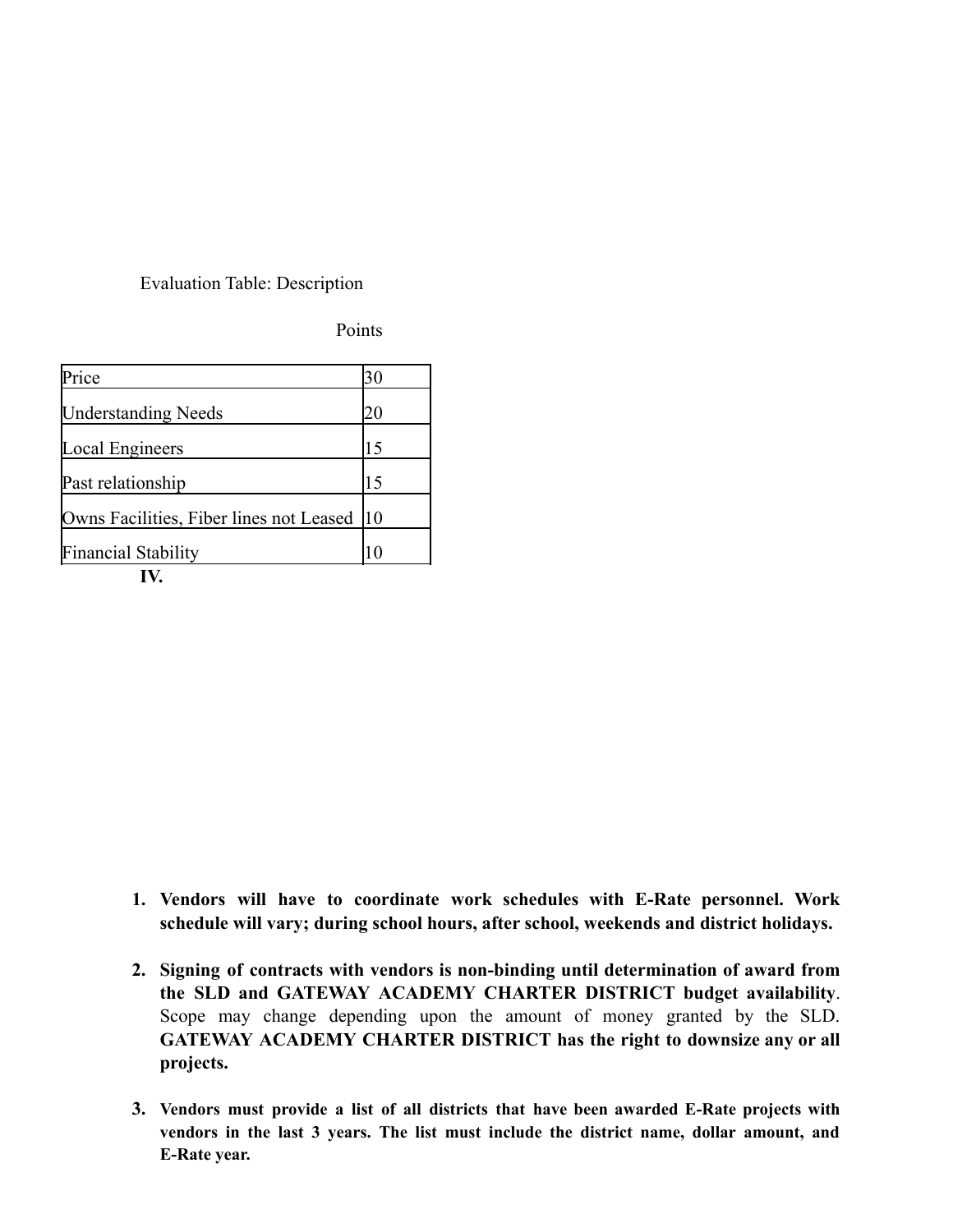- **4. Vendors must provide a list of staff with certifications that will be working with this project.**
- **5. Vendors must provide a signed contract with RFP.**
- **6. Service Provider Identification Number (SPIN) and FCC Registration Number (FCCRN):**
- **7. By vendor signing contract, the vendor agrees to extend pricing of this RFP once district funded by the SLD and agree to hold pricing and agree to extend the contract past the E-Rate funding year with approved extensions from the SLD.**
- **8. This calls for an "all or none" RFP, this will be a turnkey project.**

#### **9. Proposed Timeline (subject to revision):**

| • Posting of Form 470 and release of RFP: | February 22, 2022     |
|-------------------------------------------|-----------------------|
| • Deadlines for Receiving RFP:            | March. 22, by 9:00 am |
| • Evaluate and Negotiate:                 | March 22, 2022        |
| • Recommendation/Approval:                | March 22, 2022        |

- 10. Proposals received after the deadline will not be considered.
- 11. Unsigned proposals will not be considered. Person signing the offer must be authorized to bind their company to the contract.
- 12. All items are to be F.O.B., destination, Freight Prepaid (inside delivery) either to Gateway Academy Charter District.
- 13. Vendor is responsible for obtaining all permits associated with the project.
- 14. If, through any cause, the Gateway Charter District determines that the successful Vendor has failed to fulfill, in a timely and proper manner, the obligations agreed to, the Gateway Charter District shall have the right to terminate the contract by specifying the date of termination in a written notice to the Vendor at least thirty (30) days before the termination date. Gateway Charter District shall have the right to cancel for default all or any part of the undelivered portion of this order if the vendor becomes insolvent or commits acts of bankruptcy. Such right of cancellation is in addition to and not in lieu of any other remedies that the District may have in law or equity.

## Payment Conditions

- 1.1. All payments will be made in accordance with Chapter 2251 of the Texas Government Code. The project(s) will be deemed acceptable when the vendor delivers to the Gateway School District that is fully functional to the District's specifications and satisfaction.
- 1.2. On Universal Service Fund projects, the Gateway Academy Charter District is responsible only for the Gateway Charter District's portion of the total cost. The